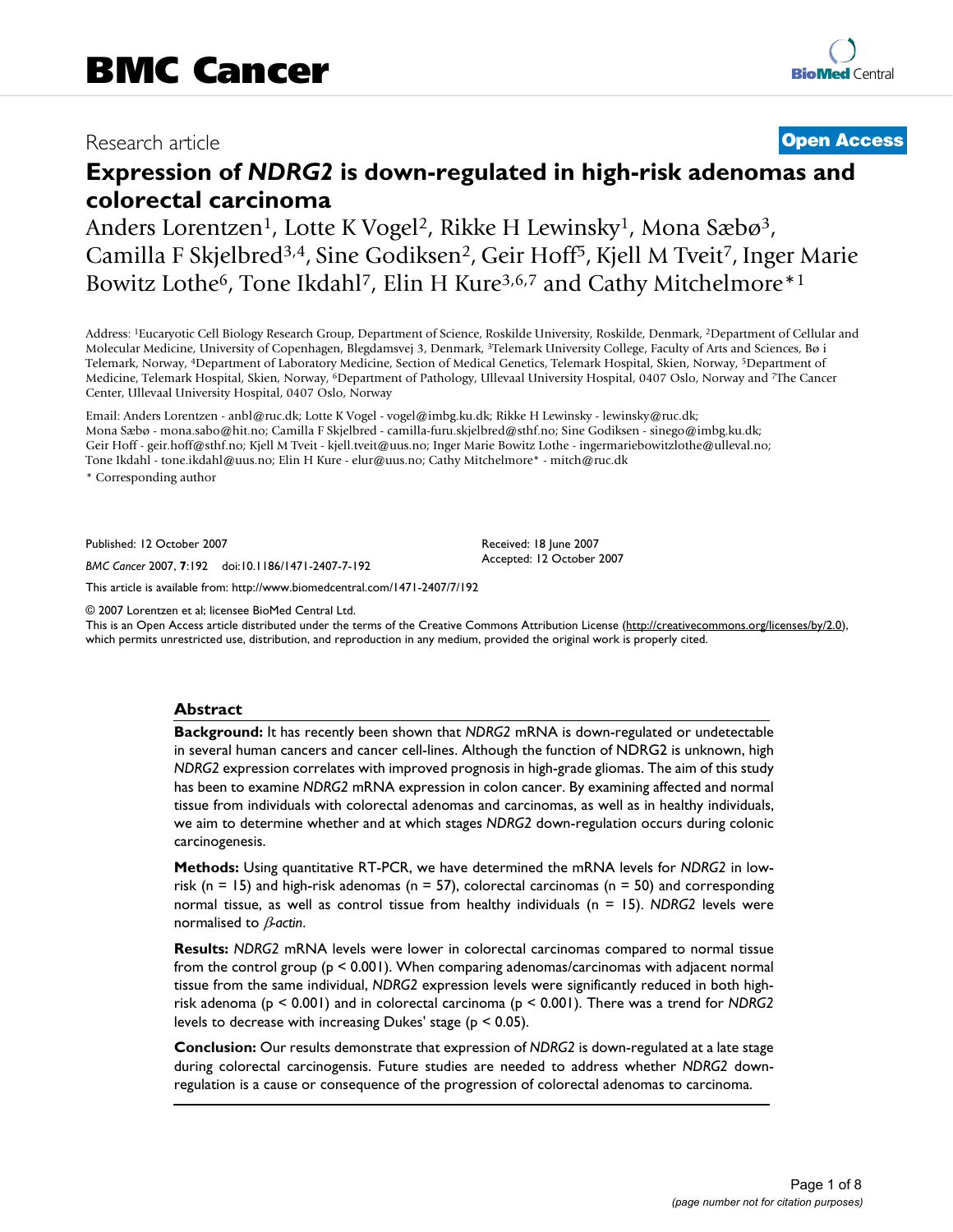### **Background**

N-myc Downstream Regulated Gene 2 (*NDRG2*) is a member of a recently identified gene family which has been implicated in human nervous system disorders and cancer [1]. Although the four members of this family contain a putative α/β-hydrolase fold, it is unclear whether or not they have enzymatic activity [2]. *NDRG1* was first identified as a gene under negative regulation by N-myc in early mouse development [3]. *NDRG2* was identified through sequence homology and is implicated in cell growth, differentiation and neurodegeneration [4-7]. Recently, it has been shown that expression of *NDRG2* is transcriptionally repressed by c-Myc [8].

Several studies have suggested that *NDRG2* mRNA is down-regulated or undetectable in a number of human cancers and cancer cell-lines [4,9-11]. Semiquantitative RT-PCR was used to demonstrate that *NDRG2* expression levels were reduced in squamous cell carcinoma, pancreatic cancer and glioblastoma compared to normal tissue [4,9,11]. *NDRG2* expression levels in gliomas and meningiomas were significantly attenuated in high-grade compared to low-grade tumors [4,10]. In meningiomas, higher expression of *NDRG2* mRNA correlated with clinically less aggressive tumors [10]. Furthermore, *NDRG2* was identified as a gene whose expression in high-grade gliomas was positively correlated with survival [12]. Forced *NDRG2* overexpression in a human glioblastoma cell-line markedly inhibited cell proliferation [4]. These findings implicate *NDRG2* as a possible tumor suppressor gene.

Prompted by the finding that *NDRG2* expression correlates inversely with tumor grade in various cancers, we set out to analyse *NDRG2* mRNA expression during colorectal carcinogenesis in humans.

#### **Methods**

#### *Subject population*

The KAM cohort (Kolorektal cancer, Arv og Miljø) is based primarily on the screening group of the Norwegian Colorectal Cancer Prevention study (the NORCCAP study, ID

**Table 1: Characteristics of cases and healthy persons in this study.**

number at Clinicaltrials.gov NCT00119912) in the county of Telemark, Norway [13,14]. Additionally, a series of colorectal cancer cases were recruited to the KAM cohort from routine clinical work at Telemark Hospital and Ulleval University Hospital in Oslo. A total of 20,780 men and women, age distribution 50–64 years, randomly drawn from the population registries in Oslo (urban) and the county of Telemark (mixed urban and rural) were invited to have a flexible sigmoidoscopy (FS) screening examination with or without (1:1) an additional faecal occult blood test (FOBT). A total of 777 (4%) individuals were excluded according to the exclusion criteria [13]. The KAM biobank currently consists of 234 colorectal cancer, 1044 adenoma (229 high-risk, 762 low-risk and 53 hyperplastic polyps) and 400 control specimens. Controls were defined as individuals with normal findings at FS. The KAM study is approved by the Regional Committee for Medical Research Ethics and the Norwegian Data Inspectorate. In the present study we have analyzed carcinomas  $(n = 50)$ , adenomas  $(n = 72)$  and controls  $(n = 15)$ . Each case was classified according to the degree of malignancy. A sample of control tissue was collected 30 cm from the anus of patients with adenomas, whereas two samples of control tissue were taken from the surgical specimen from patients with carcinomas: one sample in close proximity (normal adjacent) and one sample as far away from the tumor as possible (normal distant). Control samples were collected from individuals without adenomas or carcinomas. The histology of the adenomas was examined by two histopathologists independently. The degree of dysplasia was determined as either mild/moderate (n = 52) or severe  $(n = 20)$ . The two pathologists reached the same conclusion in all cases. Furthermore, adenomas were classified as either low-risk ( $n = 15$ ) or high-risk ( $n = 57$ ). A high-risk adenoma is defined as an adenoma measuring ≥ 10 mm in diameter and/or with villous components and/ or showing severe dysplasia [13]. The vast majority of CRC samples had 75–80% tumor cells surrounded by stroma, as evaluated by hematoxylin and eosin staining by a pathologist. The distribution of gender and age among controls and cases with colonic carcinoma or adenoma are shown in Table 1.

|                  | <b>Controls</b> | Cases             |                                 |            |  |
|------------------|-----------------|-------------------|---------------------------------|------------|--|
|                  |                 | Low-risk adenomas | High-risk adenomas <sup>1</sup> | Carcinomas |  |
|                  | $n = 15$        | $n = 15$          | $n = 57$                        | $n = 50$   |  |
| Men              |                 | 12                | 40                              | 31         |  |
| Women            | 10              |                   | 17                              | 19         |  |
| Mean $age2 (SD)$ | 57.3(4.9)       | 56.7 $(4.4)$      | 56.4(3.8)                       | 71.8(10.5) |  |

1A high-risk adenoma is defined as an adenoma measuring ≥ 10 mm in diameter and/or with villous components and/or showing severe dysplasia. <sup>2</sup>There are significant differences in age among the four groups of healthy and affected individuals at 95% confidence level (Kruskal-Wallis test).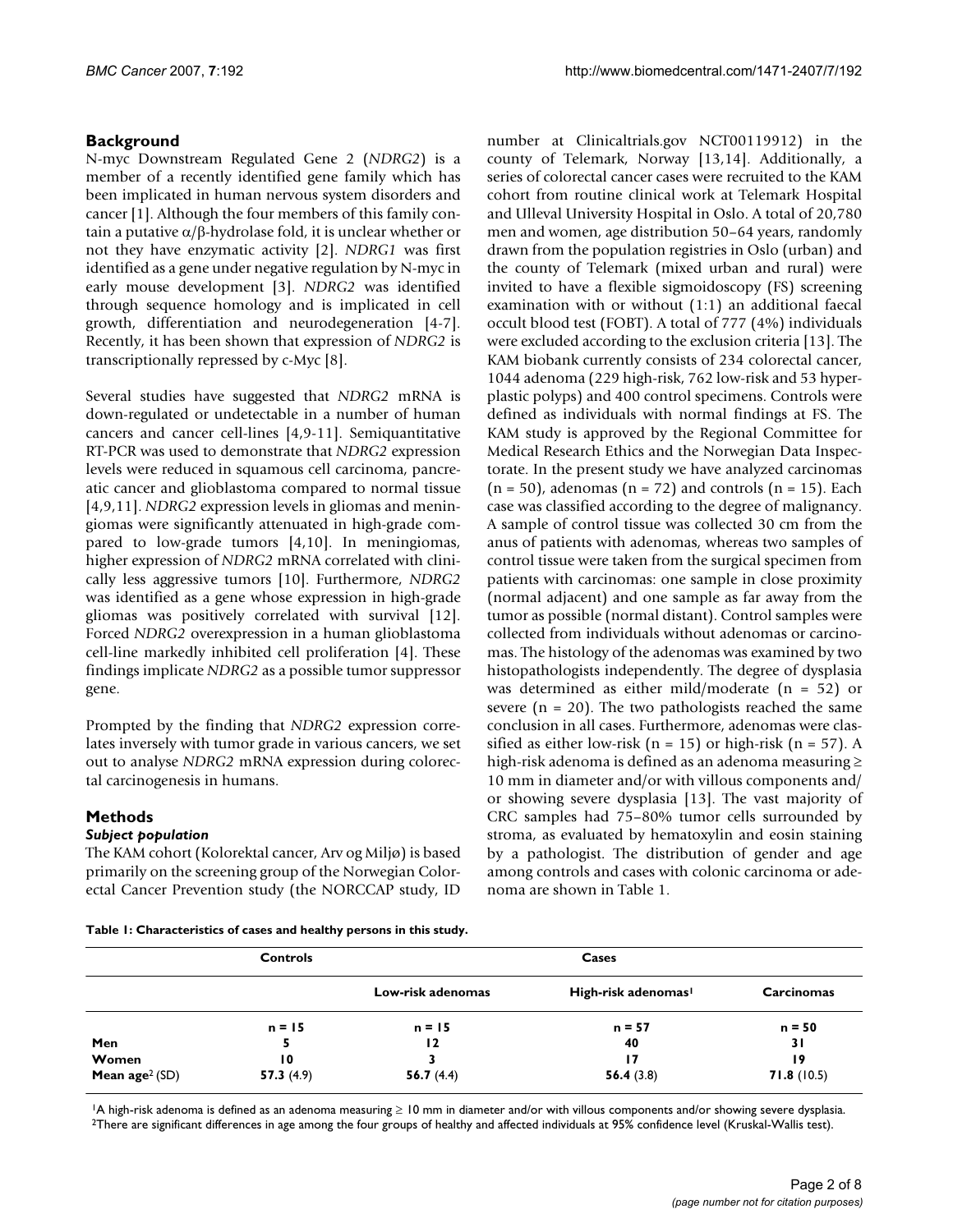#### *Cancer Profiling Array (CPA)*

The Cancer Profiling Array II (Clontech) was hybridised with 50 ng of radioactively labelled *NDRG2* probe according to the manufacturer's instructions. The 460 bp *NDRG2* probe was generated by PCR using the primers 5'CTCACTCTGTGGAGACACCAT3' and

5'GGGTGATATCACCTCCACGCT3'. The hybridised array was exposed to a phosphorimaging screen for 24 hours and the intensity of each spot was quantified using Image-Quant (Molecular Dynamics). The CPA consists of paired cDNA samples generated from the total RNA of normal and tumor tissue. Because the array is normalised for several housekeeping genes, quantification of the hybridisation signal provides an estimate of relative transcript abundance.

#### *RT-PCR*

Total RNA was purified from tissue as recommended by the manufacturers using an e.z.n.a. Gel Extraction kit (Omega Biotek). The tissue had been snap-frozen in liquid  $N_2$  and stored at -80 $^{\circ}$ C before RNA purification. RNA purification included a DNAse treatment. The cDNA synthesis was performed on approximately 200 ng RNA per 10 μl using the High Capacity cDNA Reverse Transcription kit (Applied Biosystems, Nærum, Denmark). Quantitative RT-PCR was performed on an ABI7500 sequence detection system (Applied Biosystems) in Universal Mastermix (Applied Biosystems) using 220 nM probe and 700 nM primers for *NDRG2*. *NDRG2* primers were NDRG2F: 5'CGATCCTTACCTACCACGATGTG3' and NDRG2R: 5'GCATGTCCTCGAACTGAAACAGT3' and the probe was 5'FAM-CTCAACTATAAATCTTGCTTCC-MGB-NFQ-3'.

Primers were designed using Primer Express v3.0 Software and obtained from DNA Technology A/S. Primers were designed within different exons and with a probe covering the exon-exon border to prevent amplification of genomic DNA. The probe recognises all splice forms of NDRG2. β*actin* primers and probe were obtained from Applied Biosystems. In a validation experiment using a control sample, a dilution series was produced and assayed for *NDRG2* and *β-actin* expression as described in the comparative  $C_t$  method [15]. When  $C_t$  values were plotted against log dilution it was shown that the assays are quantitative over a range of 128-fold dilution for both *NDRG2* and β*-actin* and that the PCR reactions have similar efficiencies provided that a threshold of 0.2 is used for β*actin*, while the threshold was 0.07 for *NDRG2*. The threshold is a fixed fluorescence signal above the baseline. The  $C_t$  value of a sample is determined as the fractional cycle number when the sample's fluorescence signal exceeds the threshold. The threshold is thus assay-specific, determined in the validation experiment and depends on the background of the individual assay.

*NDRG2* and β*-actin* mRNAs were quantified separately in triplicates. The average standard deviations on triplicates were 15% and 11% for *NDRG2* and β*-actin* respectively. The standard deviation on repeated measurements of the same sample (internal control) in separate experiments was 16% for *NDRG2*, indicating the day-to-day variation of the assay. Negative controls (where the RNA was not converted into cDNA) and positive controls were included in all sets. Two independent PCR reactions of 28 samples (5%) yielded a correlation coefficient of 0.95, indicating a high reproducibility of the assay.

#### *Statistical analysis*

GraphPad Prism 4 was used for the statistic calculations. The data were not adjusted for sex since the incidence ratio of colorectal cancer between genders (Male: 1128 and female: 1217 new cases in 2004) is 1:1 in Norway [16]. P values < 0.05 were considered significant for all statistical tests.

#### **Results**

#### *Expression of NDRG2 mRNA in colonic adenomas and carcinomas*

Preliminary experiments using a Cancer Profiling Array indicated that expression of *NDRG2* mRNA was reduced in 9 out of 10 colonic tumors (Table 2). Using a two-tailed paired t-test, the decrease in *NDRG2* expression in tumors as compared to the corresponding normal tissues was found to be statistically significant ( $p < 0.01$ ). Prompted by this finding, we decided to analyse *NDRG2* mRNA expression in normal and neoplastic tissue in a larger number of patients to confirm and extend our results.

Using real-time RT-PCR we have measured the levels of *NDRG2* mRNA in colonic tissue from healthy individuals and from individuals with colorectal adenomas or carcinoma (Table 1). It was observed that the expression of *NDRG2* mRNA in colorectal tissue is relatively low compared to the expression of β*-actin*, which was used for normalisation (Figure 1). Upon examination of the mean values in affected tissue (low- and high-risk adenomas and carcinoma), a trend towards a decreased *NDRG2* expression with increasing tumor grade was observed (p < 0.001) (Figure 1).

Analysis of the data using a one-way ANOVA with Tukey's post test did not show any significant difference in *NDRG2* mRNA level between the control group and either normal or affected tissue from individuals with adenoma (low- and high-risk). This was also the case when comparing normal tissue from individuals with colorectal cancer to the control group. However, when comparing affected tissue from individuals with colorectal cancer to corresponding tissue from a healthy control, a statistically sig-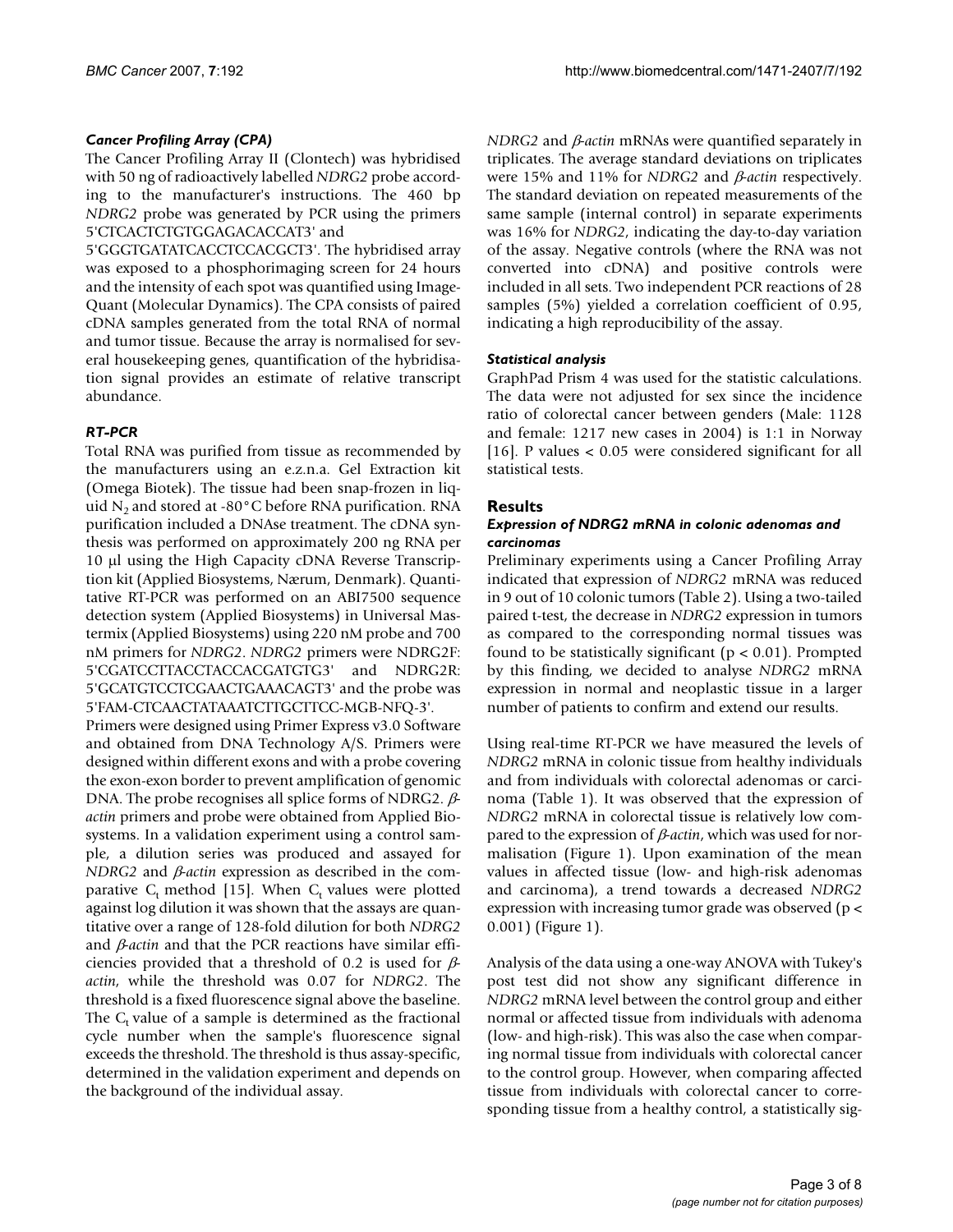| Sample       | <b>Signal intensity</b> | Tumor/normal | <b>TNM</b> staging | Age | Gender<br>Female |  |
|--------------|-------------------------|--------------|--------------------|-----|------------------|--|
| Tumor/normal | 18370/60015             | 0.31         | II: T4N0M0         | 67  |                  |  |
| Tumor/normal | 31402/35431             | 0.89         | I: TINOMO          | 58  | Female           |  |
| Tumor/normal | 57125/96121             | 0.59         | IV: T4N0M0         | 43  | Female           |  |
| Tumor/normal | 20382/23650             | 0.86         | IIIB: T3NIMO       | 69  | Female           |  |
| Tumor/normal | 28165/59167             | 0.48         | IIIB: T3NIMO       | 35  | Female           |  |
| Tumor/normal | 22193/12912             | 1.72         | IIIA: T4N0M0       | 58  | Male             |  |
| Tumor/normal | 18569/28122             | 0.66         | IIIB: T4N IMO      | 63  | Male             |  |
| Tumor/normal | 9863/28914              | 0.34         | IIA: T2N0M0        | 73  | Female           |  |
| Tumor/normal | 21780/34774             | 0.63         | IIIB: T4N0M?       | 65  | Female           |  |
| Tumor/normal | 22429/45939             | 0.49         | IIIA: T3N1M0       | 65  | Female           |  |

Expression of *NDRG2* mRNA was determined by hybridisation of a Cancer Profiling Array with a *NDRG2* probe. Quantification of the hybridisation signal for the paired samples revealed that *NDRG2* expression was reduced in 9 out of 10 colon tumor samples compared to the corresponding normal sample. Using a two-tailed paired t-test, the decrease in *NDRG2* expression in tumors compared to normal samples was found to be statistically significant (p < 0.01). The tumors were all diagnosed as adenocarcinoma aside from the Stage I tumor which was a tubulovillous adenoma. The TNM staging system describes the extent of the primary tumor (T), the absence/presence of metastasis to nearby lymph nodes (N) and the absence/presence of distant metastases (M).



#### **Figure 1** and down-regulated during colorectal cancer cancer cancer cancer cancer cancer cancer cancer cancer

*NDRG2* **mRNA levels are down-regulated during colorectal cancer carcinogenesis**. mRNA expression of *NDRG2*  determined by real-time RT-PCR and normalised to β*-actin* in healthy individuals (Control), normal and affected tissue from the same individual with adenomas (low- or high-risk) and colorectal carcinoma. Normal (adjacent): normal sample close to the carcinoma, Normal (distant): normal sample far from the carcinoma. Each dot represents mean values of triplicate determinations. \*\*\* p < 0.001 compared to the control group using one-way ANOVA with a Tukey's post test. A trend of decreased *NDRG2* expression with increasing tumor grade was observed in affected tissue (p < 0.001).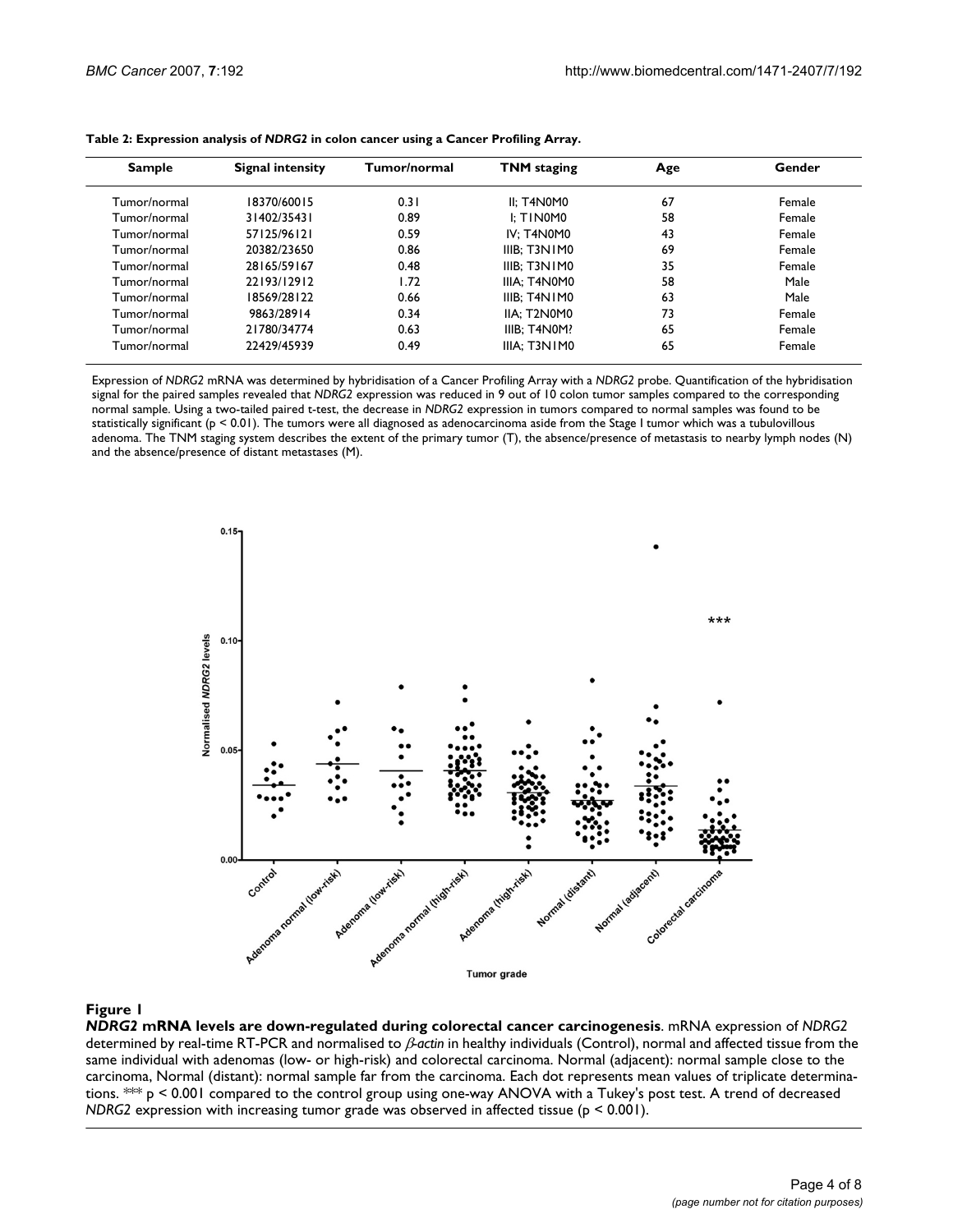nificant difference in the level of *NDRG2* mRNA was observed (p < 0.001) (Table 3).

Further analysis of the different groups of affected tissue using a paired two-tailed t-test showed that the level of *NDRG2* in individuals with low-risk adenoma did not show any significant difference between normal and neoplastic tissue. However, a comparison of normal and high-risk adenoma from the same individual showed a highly statistically significant reduction ( $p < 0.001$ ) in *NDRG2* level. Finally, comparing the level of *NDRG2* mRNA in normal tissue far (normal distant) and close (normal adjacent) to that of the tumor in the surgical specimens of CRC patients showed a statistically significant difference ( $p < 0.001$ ) in both cases (Table 3).

Cases of adenomas can also be classified according to the diagnosed degree of dysplasia (mild/moderate or severe) (Table 4). When comparing affected tissue with normal tissue from the same individual, we found a statistically significant difference in *NDRG2* expression for individuals with mild/moderate dysplasia ( $p < 0.001$ ) (Table 4).

#### *Analysis of expression levels in carcinomas according to Dukes' staging*

Colorectal cancer can be staged according to different systems. In this study all samples of colorectal carcinoma (CRC) were classified as Dukes' stage A-C where C is the most advanced and metastatic stage. Figure 2 presents data showing that the level of *NDRG2* mRNA decreases with increasing Dukes' stage. By calculating linear regression on the data, the result was a statistically significant linear trend (p < 0.05) for decreasing *NDRG2* levels with increasing tumor stage.

#### *Expression patterns of NDRG2 between genders in colorectal cancer*

The incidence of new cases of colorectal cancer in Norway is in the ratio 1:1 between the two genders [16]. Dividing all data collected in this study into groups of males and females showed a general lower level of *NDRG2* expression in females with colorectal carcinoma (both normal and cancer tissue) (Figure 3). However, this difference was not statistically significant using a one-way ANOVA with Tukey's post test.

#### **Discussion**

In the present study we demonstrated that *NDRG2* mRNA expression levels were lower in colonic tumors than in normal colon tissue from the same individual. This was observed using two distinct subject populations, one of which was a Norwegian cohort, the other a group of affected individuals based on a commercially available product. The difference in mRNA level is likely to be reflected at the level of NDRG2 protein, since *NDRG2* mRNA levels have previously been shown to correlate well with protein levels [8].

In the Norwegian cohort, *NDRG2* mRNA levels were statistically significantly reduced in colorectal carcinoma when compared to the healthy controls. In order to examine whether the risk of carcinoma is affected by changes in the microenvironment, expression levels of *NDRG2* in the lesion were compared to normal adjacent tissue as well as to normal tissue distant from the tumor. *NDRG2* mRNA was statistically significantly reduced in tumor compared to either normal tissue sample. No difference was observed between the adjacent and distant samples, suggesting that changes in *NDRG2* expression in the carcinoma are not attributable to the microenvironment.

Recent studies have demonstrated that colorectal cancer is a heterogenous disease with distinct molecular components. Distinct genetic or epigenetic alterations have been identified which correlate with the location of the tumors [17]. Although it was not investigated in this study, it could be interesting to compare *NDRG2* expression in tumors located in either the proximal or distal colon.

There was a tendency for decreasing *NDRG2* mRNA levels with increasing tumor stage according to Dukes' staging of the CRC samples, and this trend was found to be signifi-

**Table 3: Mean values of normalised levels of** *NDRG2* **mRNA in normal and affected colonic tissues.**

|                             | mRNA level in normal<br>tissue Mean (SD) | p <sup>a</sup> | mRNA level in<br>adenomas/carcinomas Mean (SD) | D <sup>a</sup> | pb                   |
|-----------------------------|------------------------------------------|----------------|------------------------------------------------|----------------|----------------------|
| Control<br>Low-risk Adenoma | 0.034(0.009)<br>0.044(0.014)             | NS             | 0.0407(0.017)<br>0.0307(0.011)                 | <b>NS</b>      | <b>NS</b>            |
| High-risk Adenoma           | 0.041(0.012)                             | <b>NS</b>      | 0.0136(0.012)                                  | <b>NS</b>      | 0.001                |
| Carcinoma Normal (distant)  | 0.027(0.015)                             | <b>NS</b>      |                                                | 0.001          | < 0.001c             |
| Carcinoma Normal (adjacent) | 0.034(0.021)                             | <b>NS</b>      |                                                |                | < 0.001 <sup>d</sup> |

NS = not significant.

a p value when expression levels were compared to the control group of healthy individuals using one-way ANOVA with a Tukey's post test.

b p value for comparison of mRNA expression levels in normal and tumor samples from the same individual using a paired two-tailed T-test.

c p value when normal (distant) and corresponding tumor sample were compared.

d p value when normal (adjacent) and corresponding tumor sample were compared.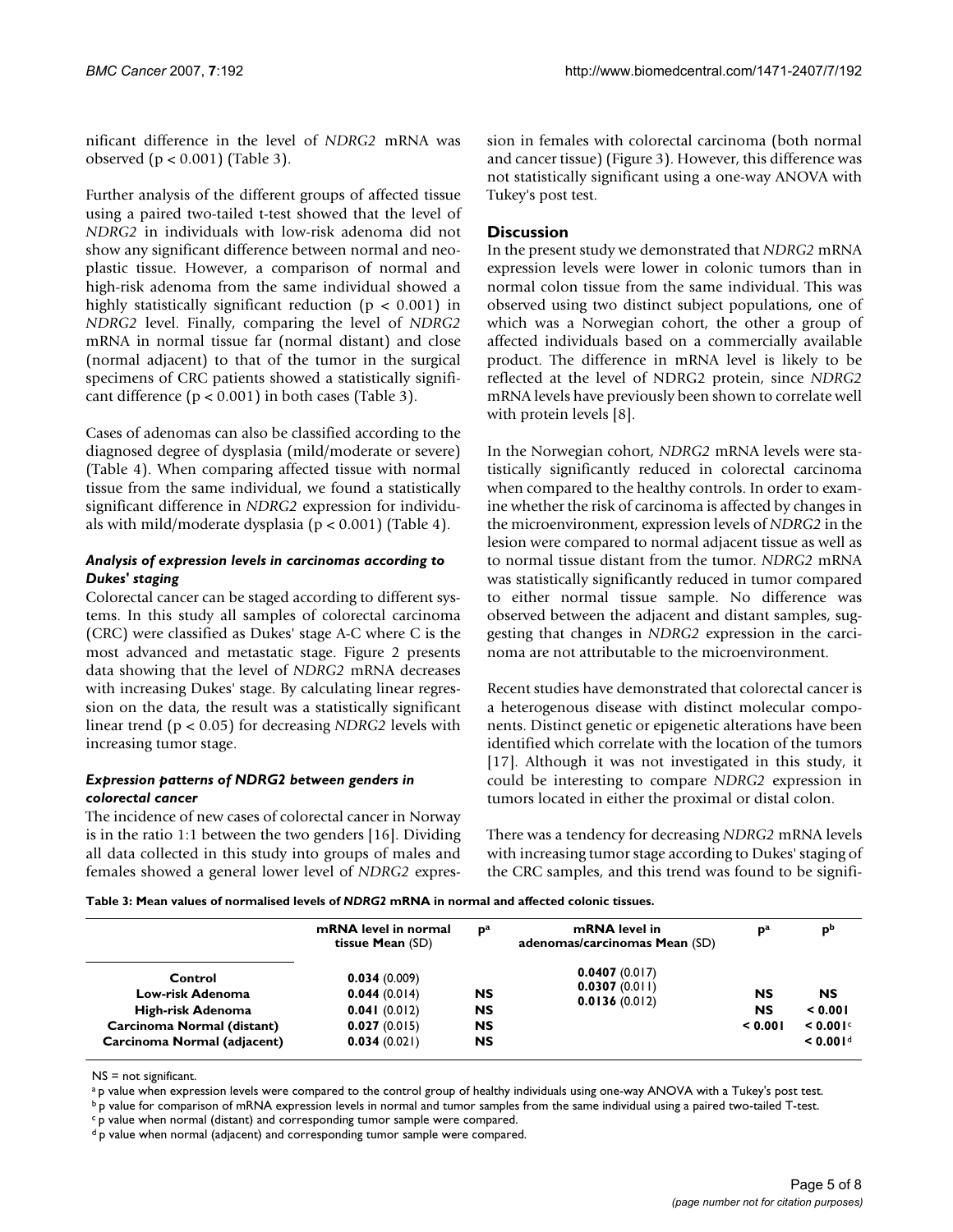|                         | mRNA level in normal<br>tissue Mean (SD) | $\mathbf{p}^{\mathbf{a}}$ | mRNA level in<br>adenomas Mean (SD) | na | D <sup>D</sup> |
|-------------------------|------------------------------------------|---------------------------|-------------------------------------|----|----------------|
| Mild/moderate Dysplasia | 0.042(0.012)                             | NS                        | 0.032(0.014)                        | NS | 0.001          |
| Severe Dysplasia        | 0.040(0.014)                             | NS                        | 0.034(0.011)                        | NS | NS             |

**Table 4: Mean values of normalised levels of** *NDRG2* **mRNA in adenomas1.**

NS = not significant.

<sup>1</sup>Cases of adenomas were divided into mild/moderate (n = 52) or severe (n = 20) according to the diagnosed degree of dysplasia.

a p value when expression levels were compared to the control group of healthy individuals using one-way ANOVA with a Tukey's post test.

b p value for comparison of mRNA expression levels in normal and tumor samples from the same individual using a paired two-tailed T-test.

cant using linear regression ( $p < 0.05$ ). Our results are in agreement with that observed for other cancer types where *NDRG2* expression is reduced in high-grade compared to low-grade tumors [4,10]. This trend indicates either that the loss of *NDRG2* promotes tumor progression or that *NDRG2* is inactivated by factor(s) present at advanced tumor stages. *NDRG2* has previously been shown to be negatively regulated by the c-Myc oncoprotein [8] and it is possible that elevated levels of c-Myc would result in



#### **Figure 2**

**NDRG2 mRNA levels decrease with increasing Dukes' stage**. Samples with colorectal cancer (CRC) staged after the Dukes' staging system with 13 samples categorised as Dukes' A, 19 samples as Dukes' B and 18 samples as Dukes' C. The graph shows the normalised level of *NDRG2*  mRNA in samples from the different Dukes' stages. Calculating linear regression using each column of data resulted in a statistically significant linear trend ( $p < 0.05$ ) for a decrease in *NDRG2* level with increasing Dukes' stage.

reduced expression of *NDRG2*. Thus, it could be interesting to elucidate whether or not an increased level of c-Myc, which is a frequent event in colorectal cancer [18], correlates with a decreased level of *NDRG2*. Measurement of c-Myc levels was not included in these studies. However, we have investigated a subset of the CRC samples (n  $= 54$ ) from the KAM study for β-catenin expression by immunohistochemistry. All of the tested CRC samples are positive for cytoplasmic β-catenin and 72% are β-catenin positive in all nuclei (data not shown). The remaining samples contain nuclear β-catenin in occasional nuclei. This suggests that c-Myc levels are likely to be elevated since c-Myc is known to be positively regulated by nuclear β-catenin [19].

In order to determine the stage at which *NDRG2* expression is down-regulated in the adenoma-carcinoma sequence we also examined normal and affected tissue





**NDRG2mRNA levels are lower in females compared to males**. Expression levels of *NDRG2* mRNA in samples with colorectal carcinomas (CRC) divided according to gender. A general lower level of expression was observed in females. N (adjacent): normal sample close to the tumor, N (distant): normal sample far from the tumor.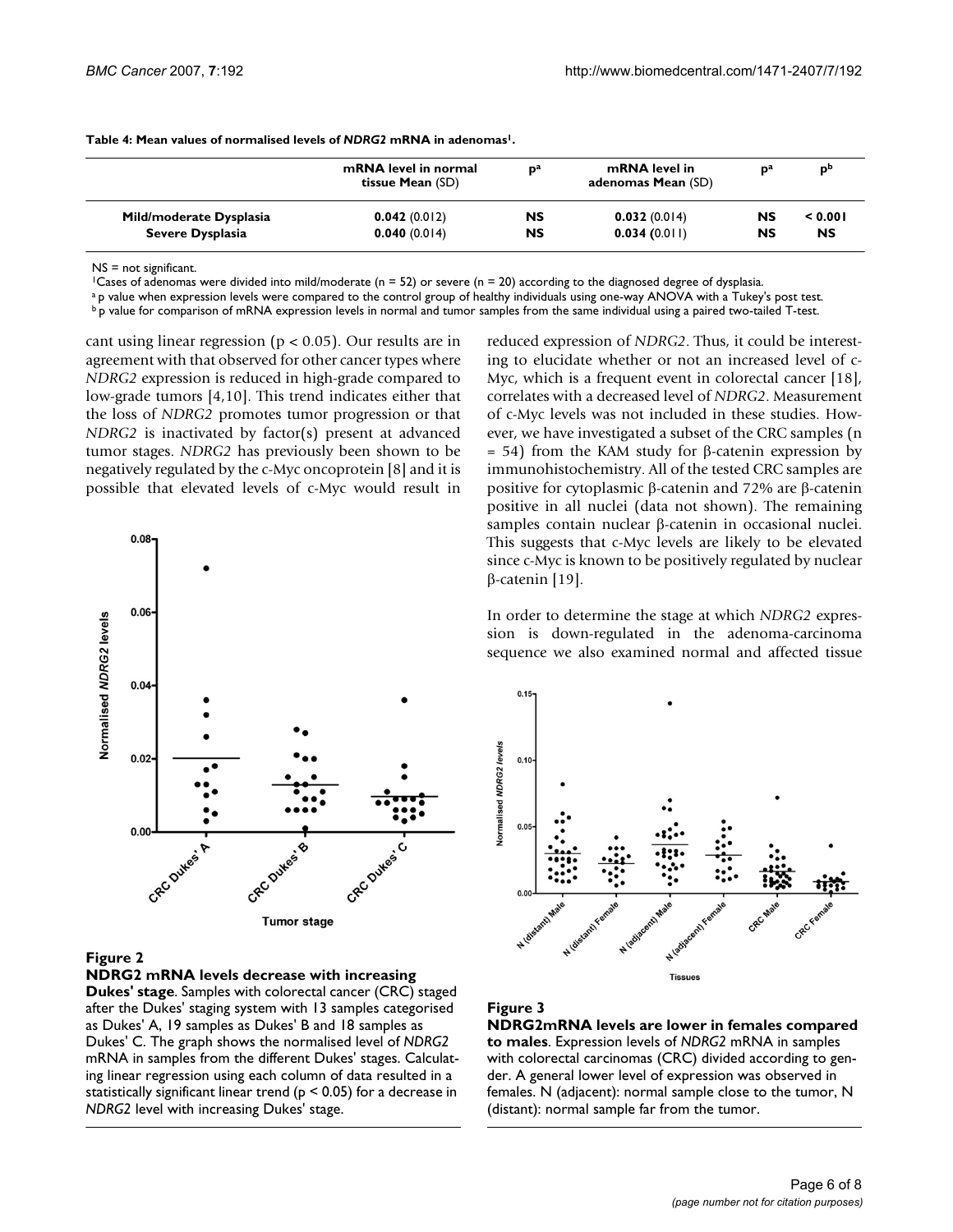from low- and high-risk adenomas. When comparing affected tissue with normal tissue from the same individual, we found a statistically significant difference for individuals with high-risk adenomas. However, when compared to the control group of healthy individuals, only the affected tissue from individuals with colorectal carcinoma shows a statistically significant reduction in *NDRG2* mRNA levels. Our results suggest that down-regulation of *NDRG2* expression occurs during the progression from adenoma to carcinoma.

Whether down-regulation of *NDRG2* in colorectal carcinoma is a cause or a consequence of malignant progression is at present unclear. Although the structure of NDRG2 resembles that of a hydrolase [2], its ability to function as an enzyme is presently unknown. It has recently been shown that overexpression of *NDRG2* in a glioblastoma cell-line inhibits cell proliferation [4] and that *NDRG2* expression correlates positively with survival in high-grade glioma [12]. *NDRG2* levels are also reduced in several cancer types and cell-lines [4,9-11]. Thus, *NDRG2* may have a general function in diverse tissues as a tumor suppressor gene. Future studies will be needed to examine whether increased *NDRG2* levels in colorectal carcinoma correlate with improved prognosis.

#### **Conclusion**

In conclusion, *NDRG2* mRNA levels were decreased in both high-risk colorectal adenoma and in colorectal carcinoma compared to corresponding normal colonic mucosa from the same individual. Furthermore, *NDRG2* expression was reduced in colorectal carcinoma compared to normal tissue from healthy individuals. Our results suggest that *NDRG2* down-regulation correlates with the progression of dysplastic tissue to carcinoma. Future studies are needed to address whether *NDRG2* down-regulation is a cause or consequence of colorectalcarcinogenesis.

#### **Competing interests**

The author(s) declare that they have no competing interests.

#### **Authors' contributions**

LKV and CM conceived the idea of the study and designed the primers and probes. EHK designed and administered the KAM study and collected the samples. LKV, MS and CFS extracted the RNA and carried out the cDNA synthesis. SG organised the cDNA bank used in this study. GH together with KMT were responsible for designing and administering the NORCCAP clinical trial. IMBL was responsible for the pathology of the cancer cases. TI contributed with scientific input to the study. AL validated the primers and probes, carried out the RT-PCR and performed most of the statistical calculations. RL carried out the Cancer Profiling Array analysis. CM and AL drafted the manuscript. LKV helped writing the manuscript. All authors contributed to interpretation and discussion of the results and read and approved the final version.

#### **Acknowledgements**

This work was supported by The Norwegian Cancer Society (Grant numbers 51024/001 and E01-0851001), Telemark University College (Grant number 22069), the Norwegian Colorectal Cancer Prevention (NORC-CAP) study, grants from the Norwegian Cancer Society and the Department of Health and Social Affairs with the aid of EXTRA funds from the Norwegian Foundation for Health and Rehabilitation (2001/2/0110), Eastern Norway Regional Health Authority, the Danish Medical Research Council, Novo Nordisk Foundation and the Danish Cancer Society (DP05117).

We thank Dr. Gunter Bock and Dr. Egil Johnson for collecting tumor tissues and Dr. Steinar Aase for contributing to the pathology of the cancer cases.

We thank Christel A. Halberg for her excellent technical assistance.

#### **References**

- 1. Mitchelmore C, Buchmann-Moller S, Jensen NA: **The NDRG gene family and human nervous system disorders.** *Cognitive Sciences* [\[https://www.novapublishers.com/catalog/](https://www.novapublishers.com/catalog/product_info.php?products_id=4758) [product\\_info.php?products\\_id=4758\]](https://www.novapublishers.com/catalog/product_info.php?products_id=4758).
- 2. Shaw E, Mccue LA, Lawrence CE, Dordick JS: **[Identification of a](http://www.ncbi.nlm.nih.gov/entrez/query.fcgi?cmd=Retrieve&db=PubMed&dopt=Abstract&list_uids=11933063) [novel class in the alpha/beta hydrolase fold superfamily: The](http://www.ncbi.nlm.nih.gov/entrez/query.fcgi?cmd=Retrieve&db=PubMed&dopt=Abstract&list_uids=11933063) [N-myc differentiation-related proteins.](http://www.ncbi.nlm.nih.gov/entrez/query.fcgi?cmd=Retrieve&db=PubMed&dopt=Abstract&list_uids=11933063) 47:**163-168.
- 3. Shimono A, Okuda T, Kondoh H: **[N-myc-dependent repression](http://www.ncbi.nlm.nih.gov/entrez/query.fcgi?cmd=Retrieve&db=PubMed&dopt=Abstract&list_uids=10381566) [of Ndr1, a gene identified by direct subtraction of whole](http://www.ncbi.nlm.nih.gov/entrez/query.fcgi?cmd=Retrieve&db=PubMed&dopt=Abstract&list_uids=10381566) mouse embryo cDNAs between wild type and N-myc [mutant.](http://www.ncbi.nlm.nih.gov/entrez/query.fcgi?cmd=Retrieve&db=PubMed&dopt=Abstract&list_uids=10381566)** *Mech Dev* 1999, **83:**39-52.
- 4. Deng YC, Yao LB, Chau L, Ng SSM, Peng Y, Liu XP, Au WS, Wang JC, Li FY, Ji SP, Han H, Nie XY, Li Q, Kung HF, Leung SY, Lin MCM: **[N](http://www.ncbi.nlm.nih.gov/entrez/query.fcgi?cmd=Retrieve&db=PubMed&dopt=Abstract&list_uids=12845671)[myc downstream-regulated gene 2 \(NDRG2\) inhibits gliob](http://www.ncbi.nlm.nih.gov/entrez/query.fcgi?cmd=Retrieve&db=PubMed&dopt=Abstract&list_uids=12845671)[lastoma cell proliferation.](http://www.ncbi.nlm.nih.gov/entrez/query.fcgi?cmd=Retrieve&db=PubMed&dopt=Abstract&list_uids=12845671)** *Int J Cancer* 2003, **106:**342-347.
- 5. Qu XH, Zhai Y, Wei HD, Zhang CG, Xing GC, Yu YT, He FC: **[Char](http://www.ncbi.nlm.nih.gov/entrez/query.fcgi?cmd=Retrieve&db=PubMed&dopt=Abstract&list_uids=11936845)[acterization and expression of three novel differentiation](http://www.ncbi.nlm.nih.gov/entrez/query.fcgi?cmd=Retrieve&db=PubMed&dopt=Abstract&list_uids=11936845)[related genes belong to the human NDRG gene family.](http://www.ncbi.nlm.nih.gov/entrez/query.fcgi?cmd=Retrieve&db=PubMed&dopt=Abstract&list_uids=11936845)** *Mol Cell Biochem* 2002, **229:**35-44.
- 6. Mitchelmore C, Buchmann-Moller S, Rask L, West MJ, Troncoso JC, Jensen NA: **[NDRG2: a novel Alzheimer's disease associated](http://www.ncbi.nlm.nih.gov/entrez/query.fcgi?cmd=Retrieve&db=PubMed&dopt=Abstract&list_uids=15207261) [protein.](http://www.ncbi.nlm.nih.gov/entrez/query.fcgi?cmd=Retrieve&db=PubMed&dopt=Abstract&list_uids=15207261)** *Neurobiol Dis* 2004, **16:**48-58.
- 7. Choi SC, Kim KD, Kim JT, Kim JW, Yoon DY, Choe YK, Chang YS, Paik SG, Lim JS: **[Expression and regulation of NDRG2 \(N-myc](http://www.ncbi.nlm.nih.gov/entrez/query.fcgi?cmd=Retrieve&db=PubMed&dopt=Abstract&list_uids=14572661) [downstream regulated gene 2\) during the differentiation of](http://www.ncbi.nlm.nih.gov/entrez/query.fcgi?cmd=Retrieve&db=PubMed&dopt=Abstract&list_uids=14572661) [dendritic cells.](http://www.ncbi.nlm.nih.gov/entrez/query.fcgi?cmd=Retrieve&db=PubMed&dopt=Abstract&list_uids=14572661)** *FEBS Lett* 2003, **553:**413-418.
- 8. Zhang J, Li F, Liu X, Shen L, Liu J, Su J, Zhang W, Deng Y, Wang L, Liu N, Han W, Zhang J, Ji S, Yang A, Han H, Yao L: **[The repression of](http://www.ncbi.nlm.nih.gov/entrez/query.fcgi?cmd=Retrieve&db=PubMed&dopt=Abstract&list_uids=17050536) [human differentiation-related gene NDRG2 expression by](http://www.ncbi.nlm.nih.gov/entrez/query.fcgi?cmd=Retrieve&db=PubMed&dopt=Abstract&list_uids=17050536) Myc via Miz-1-dependent interaction with the NDRG2 core [promoter.](http://www.ncbi.nlm.nih.gov/entrez/query.fcgi?cmd=Retrieve&db=PubMed&dopt=Abstract&list_uids=17050536)** *J Biol Chem* 2006, **281:**39159-39168.
- 9. Hummerich L, Muller R, Hess J, Kokocinski F, Hahn M, Furstenberger G, Mauch C, Lichter P, Angel P: **[Identification of novel tumour](http://www.ncbi.nlm.nih.gov/entrez/query.fcgi?cmd=Retrieve&db=PubMed&dopt=Abstract&list_uids=16247483)[associated genes differentially expressed in the process of](http://www.ncbi.nlm.nih.gov/entrez/query.fcgi?cmd=Retrieve&db=PubMed&dopt=Abstract&list_uids=16247483)** [squamous cell cancer development.](http://www.ncbi.nlm.nih.gov/entrez/query.fcgi?cmd=Retrieve&db=PubMed&dopt=Abstract&list_uids=16247483) **25:**111-121.
- 10. Lusis EA, Watson MA, Chicoine MR, Lyman M, Roerig P, Reifenberger G, Gutmann DH, Perry A: **[Integrative genomic analysis identi](http://www.ncbi.nlm.nih.gov/entrez/query.fcgi?cmd=Retrieve&db=PubMed&dopt=Abstract&list_uids=16103061)fies NDRG2 as a candidate tumor suppressor gene fre[quently inactivated in clinically aggressive meningioma.](http://www.ncbi.nlm.nih.gov/entrez/query.fcgi?cmd=Retrieve&db=PubMed&dopt=Abstract&list_uids=16103061)** *Cancer Research* 2005, **65:**7121-7126.
- 11. Hu XL, Liu XP, Lin SX, Deng YC, Liu N, Li X, Yao LB: **[NDRG2](http://www.ncbi.nlm.nih.gov/entrez/query.fcgi?cmd=Retrieve&db=PubMed&dopt=Abstract&list_uids=15526377) [expression and mutation in human liver and pancreatic can](http://www.ncbi.nlm.nih.gov/entrez/query.fcgi?cmd=Retrieve&db=PubMed&dopt=Abstract&list_uids=15526377)[cers.](http://www.ncbi.nlm.nih.gov/entrez/query.fcgi?cmd=Retrieve&db=PubMed&dopt=Abstract&list_uids=15526377)** *World J Gastroenterol* 2004, **10:**3518-3521.
- 12. Phillips HS, Kharbanda S, Chen R, Forrest WF, Soriano RH, Wu TD, Misra A, Nigro JM, Colman H, Soroceanu L, Williams PM, Modrusan Z, Feuerstein BG, Aldape K: **[Molecular subclasses of high-grade](http://www.ncbi.nlm.nih.gov/entrez/query.fcgi?cmd=Retrieve&db=PubMed&dopt=Abstract&list_uids=16530701) [glioma predict prognosis, delineate a pattern of disease pro](http://www.ncbi.nlm.nih.gov/entrez/query.fcgi?cmd=Retrieve&db=PubMed&dopt=Abstract&list_uids=16530701)-**